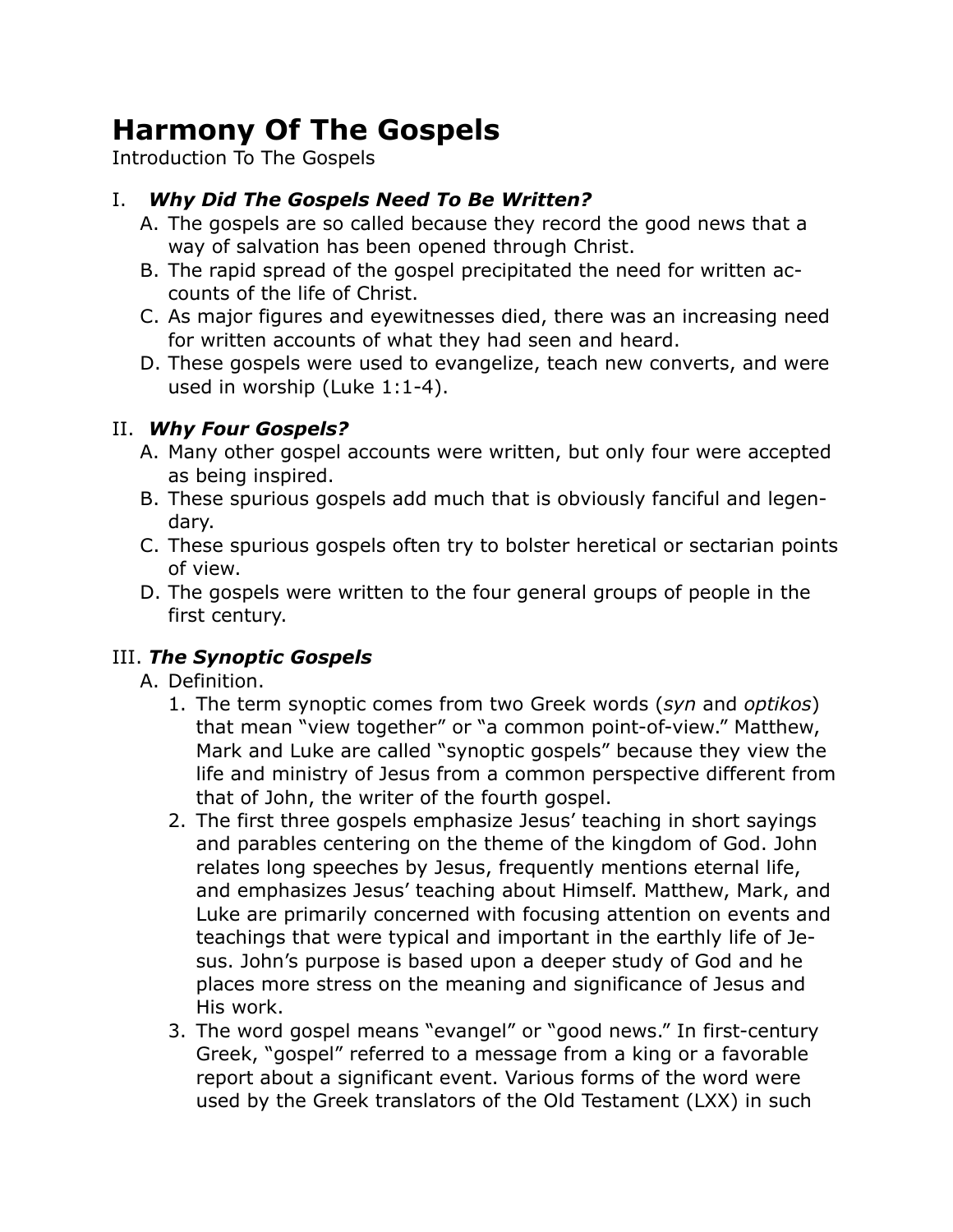passages as Isaiah 40:9; 52:7; 61:1, which speak of a time of joy, peace, and salvation through the intervention of God. Jesus identified His own activities and teachings as "good news" (e.g., Matthew 11:5; Mark 1:14-15) and called men to make sacrifices for His sake and for that "of the good news" (Mark 8:35; 10:29). The later reports of the ministry of Jesus, in either oral or written form, were also called "the good news" (Mark 1:1; 13:10; 14:9; cf. 1 Corinthians 15:1-4).

- 4. The application of the term "good news" to the written records of the ministry of Jesus by both the original authors and by early Christians is an important clue toward understanding them. This suggests that they are not intended to be biographies in the formal sense of the word, but proclamations of the person and events that comprise the good news that God has intervened in history in order to bring salvation to His people (cf. Luke 1:68).
- B. The common synoptic proclamation of Jesus.
	- 1. Through either a brief title (Mark 1:1) or accounts of His miraculous birth (Matthew 1-2; Luke 1-2), Matthew, Mark, and Luke introduce Jesus of Nazareth as a unique person with a unique work to accomplish.
	- 2. They then proceed to proclaim the good news about Him by recounting events and teachings organized around the four periods of Jesus' public ministry.
		- a) The ministry of John the Baptist and the baptism and temptation of Jesus (Matthew 3:1-4:11; Mark 1:2-13; Luke 3:1-4:13).
		- b) The ministry in Galilee (Matthew 4:12-18:35; Mark 1:14-9:50; Luke 4:14-9:50).
		- c) The journey to and ministry in and around Judea (Matthew 19:1-20:34; Mark 10:1-52; Luke 9:51-19:27).
		- d) Jesus' final week, death, and resurrection (Matthew 21:1-28:20; Mark 11:1-16:20; Luke 19:28-24:53).
- C. Distinctive features of each synoptic gospel.
	- 1. Although Matthew, Mark, and Luke present the ministry of Jesus within the same outline and generally from the same point of view, each gospel also contains distinctive features.
	- 2. Each has material not found in the others. The material within a particular synoptic gospel found in one or both of the others is sometimes placed in different settings or contains different wording.
	- 3. As a result, each gospel has its unique character and emphasis and presents the "good news" about Jesus in such a way as to make Him the most attractive to the audience each evangelist is addressing.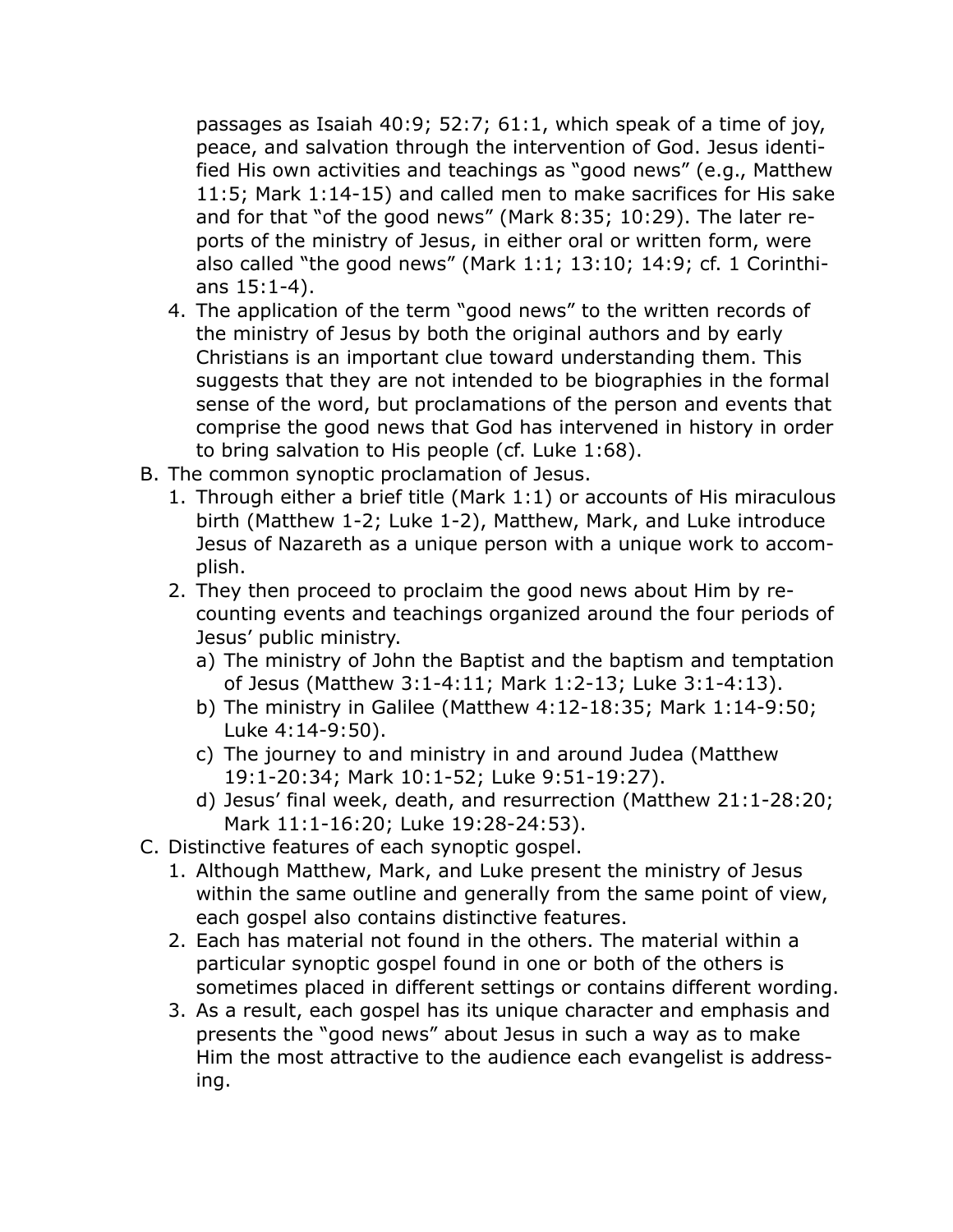- a) The gospel of Matthew.
	- (1) Matthew properly introduces our four gospels. As none of the others, he links the New Testament with the Old Testament showing our Lord's fulfilling of the Hebrew scriptures.
	- (2) The unique features of Matthew may be observed in material he alone records, in the structure of his composition, and in some of his distinct phraseology. His gospel opens with a genealogy and birth narrative of Jesus differing from that of Luke in emphasizing Jesus' kingly heritage and work. Matthew's resurrection account is briefer than Luke's and focuses on the appearance of the risen Christ to His disciples in Galilee rather than in Jerusalem (28:16-20).
	- (3) Matthew was a skilled writer and gave his gospel structure, form, and rhythm. A dominant feature of Matthew's structure is five interspersed collections of sayings (5:1-7:29; 10:5-11:1; 13:1-53; 18:1-19:2; 24:1-25:46).
	- (4) Each discussion begins by placing Jesus in a specific context and ends with a formula found nowhere else in the gospel and with a summary pointing forward and backward. These five discussions are very well-defined, meaning that it is almost certain that Matthew planned them. In this scheme, His birth functions as a prologue anticipating the opening of the gospel. Matthew 26-28 constitutes a sixth narrative section with the responsibility of the corresponding teaching section being given to the disciples (28:18-20).
	- (5) In addition, on 33 occasions Matthew mentions "the kingdom of heaven," a phrase found neither in Mark nor in Luke. In 11 of these occurrences, parallel passages in one or both of the other two gospels read "kingdom of God." This latter phrase had political and military connotations in the first-century Jewish mind, and Matthew uses it only in contexts in which the spiritual character of that kingdom is evident.
	- (6) Matthew further demonstrates an interest in Jewish interests and conditions by frequent quotations from the Old Testament that are intended to show various facets of Jesus' life as either fulfillments of Old Testament predictions or as restatements of Old Testament themes. Matthew also displays more interest than the other two in matters related to Jewish law and customs and the relation between Israel and faith in Jesus.
	- (7) When Matthew is read with these items in mind, it becomes obvious that it is addressed primarily to Jews. It is the gospel that seeks to convince Jews that Jesus is indeed their long-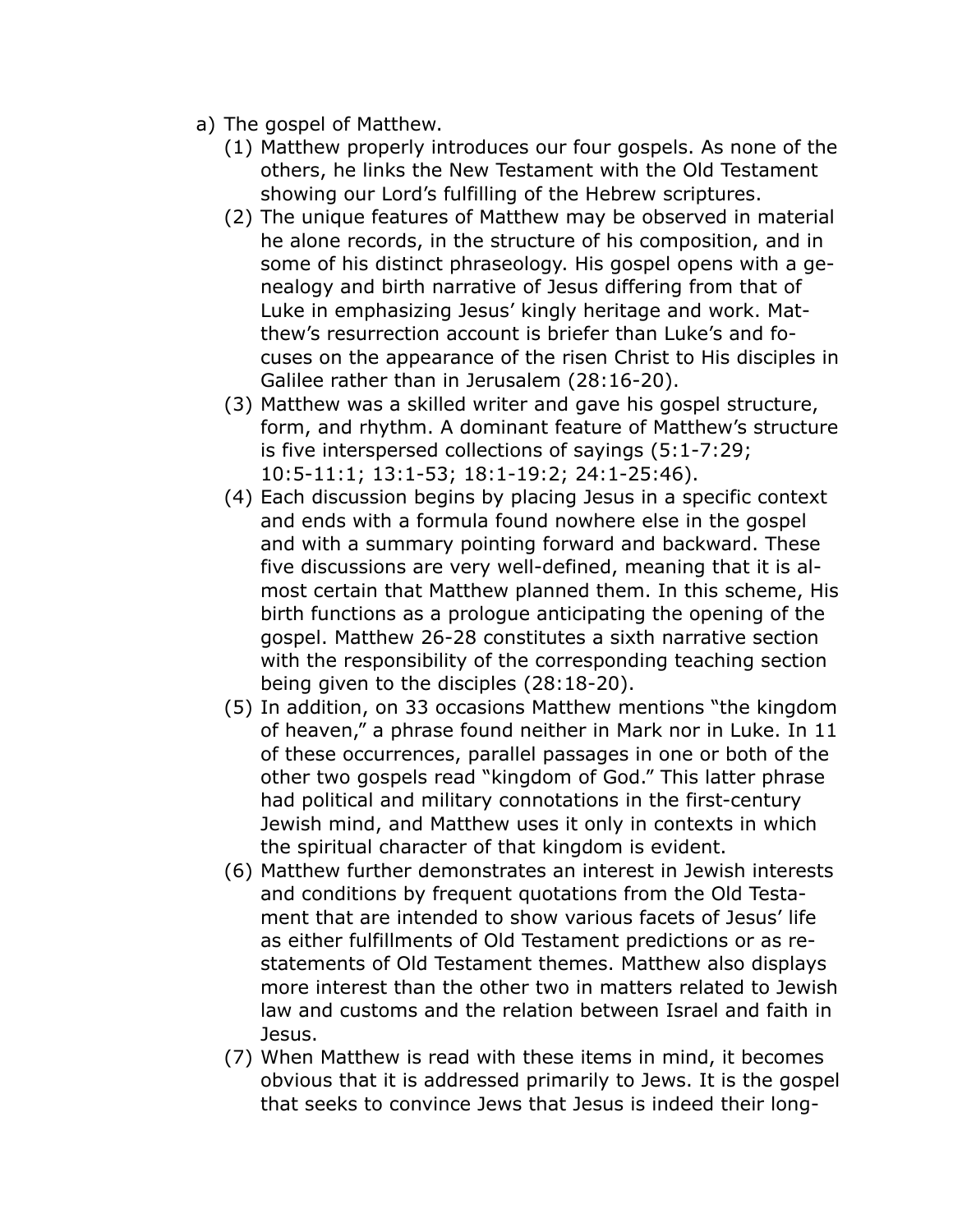awaited Messiah of David's line. Matthew suggests that in Jesus alone may Israel fulfill her God-given destiny and properly understand and observe God's will and law. Matthew also shows that the real people of God are the people of the Messiah, the church, whose numbers include all those who obey Christ.

- b) The gospel of Mark.
	- (1) Mark, the shortest of the gospels, relates that basic proclamation common to all Matthew and Luke (over 90% of the material in Mark is recorded in one or both of the other synoptics). Instead of specialized groupings or methodical sectioning, Mark purposely reveals an unstopping succession of astonishing deeds. Mark is the "camera man" of the four gospel writers, giving us shot after shot of unforgettable scenes. He uses a fast-moving style and the way he frequently strings together incidents with "straightway" and "immediately." Mark, though not neglecting the teachings of Jesus, is primarily concerned with relating His actions.
	- (2) Mark's portrayal of Jesus often features extremes and dramatic incidents. He reports popular acclaim alongside bitter opposition and struggle, divine power and authority alongside human fatigue and sorrow. Mark gives special attention to Jesus' miracles of healing and to His conflict with the spiritual world as demonstrated in His casting out demons. The theme of the suffering of the Son of Man and reflections of the imagery and working of the Servant passages of Isaiah hold a conspicuous place. More clearly than the other gospels, Mark shows Jesus' opposition to abuses associated with certain Jewish institutions and practices of His day, such as the Sabbath (2:23-3:6), ceremonial laws concerning eating (2:15-17; 7:14-23), and the exclusive Jewish use of the temple (11:17).
	- (3) At least five times Mark uses Aramaic phrases, but indicates that he is not writing for Jewish leaders by translating them (3:17; 5:41; 7:34; 14:36; 15:34). He gives Latin equivalents for terms and amounts (12:42; 15:16) and in so doing may provide a hint to the identity of his audience. This evidence, plus a notice of Mark's style, when combined with ancient traditions seems to confirm that this gospel was written to inform action-oriented Romans of Jesus, the Son of God  $(1:1)$ , the Son of Man with authority to forgive sins  $(2:10)$ , who came to serve and to suffer to redeem many (10:45).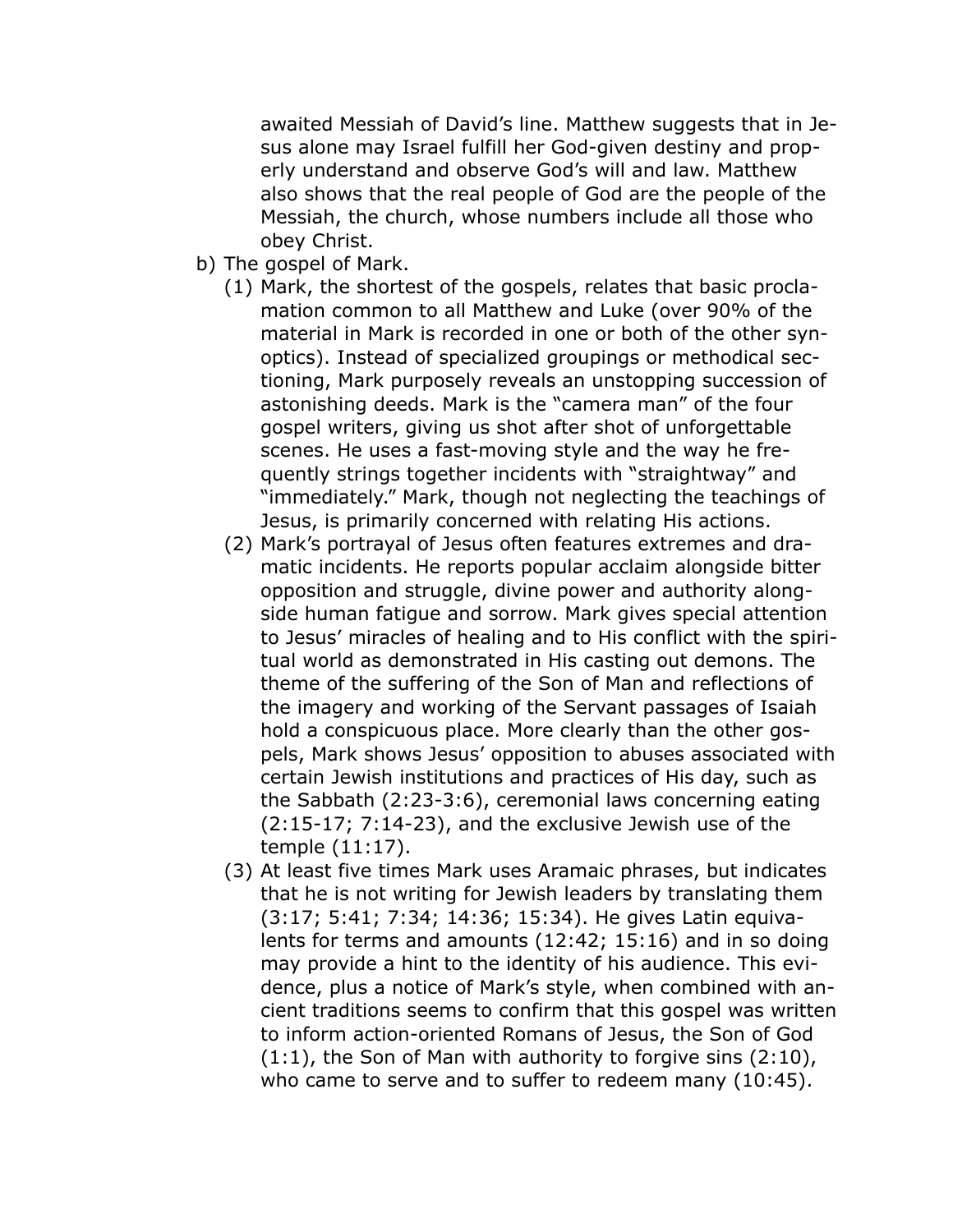- (4) There is no opening genealogy as in Matthew (it would have meant little to the Romans), and no introductory account of what preceded and attended the birth of Jesus. Right away we are at the Jordan, to hear John announce the coming of Christ.
- (5) Jesus appears on the scene, and by eager, graphic strokes Mark reaches in chapter one what Matthew takes eight chapters to overtake. He covers in nine chapters what Matthew traverses in twice as many. His account is not skimpy; on the contrary, it is alive with detail. He focuses on what Jesus did, and omits much of what Jesus said.
- (6) It is interesting to note the extra details and touches from Mark's pen which demonstrate his originality.
	- (a) He adds graphic perspective (1:13, 33; 2:1-2, 4; 4:36-40, 6:48, 53-56; 8:2-3, 14; 9:3, 36; 10:17, 32, 50; 11:4; 12:42; 15:29; 16:4). He also emphasizes by repetition (1:45; 4:8; 14:68).
	- (b) He pays close attention to small details such as names (3:17; 10:46; 15:21), times (1:35; 4:35; 11:19; 15:25), numbers (2:3; 5:13; 6:7; 14:30, 72), and locations (2:13; 11:4; 12:41; 15:39; 16:5).
	- (c) It is from Mark that we owe almost all the snapshots of our Lord's looks, gestures, and emotional reactions.
- c) The gospel of Luke.
	- (1) The gospel according to Luke exhibits the highest literary quality of any of the records of the ministry of Jesus. It is the longest book of the New Testament and, together with its sequel, the book of Acts, comprises the largest block of material by a single New Testament author. In the first four verses Luke reveals his purpose -- to accurately inform the reader regarding the Christian faith. His methodology, he says, is to write an orderly (not necessarily chronological) account based on careful research conducted among credible witnesses.
	- (2) Luke uses the same general framework as Matthew and Mark but introduces a number of variations in details from the structure of the others. His description of the Galilean ministry is shorter and organized differently from those of the other gospels.
	- (3) In Matthew we have significant groupings. In Mark we have successive snapshots. In Luke we have a beautifully told story. In his prologue, Luke states that his own work was the result of the work of others (1:1), that he consulted eyewit-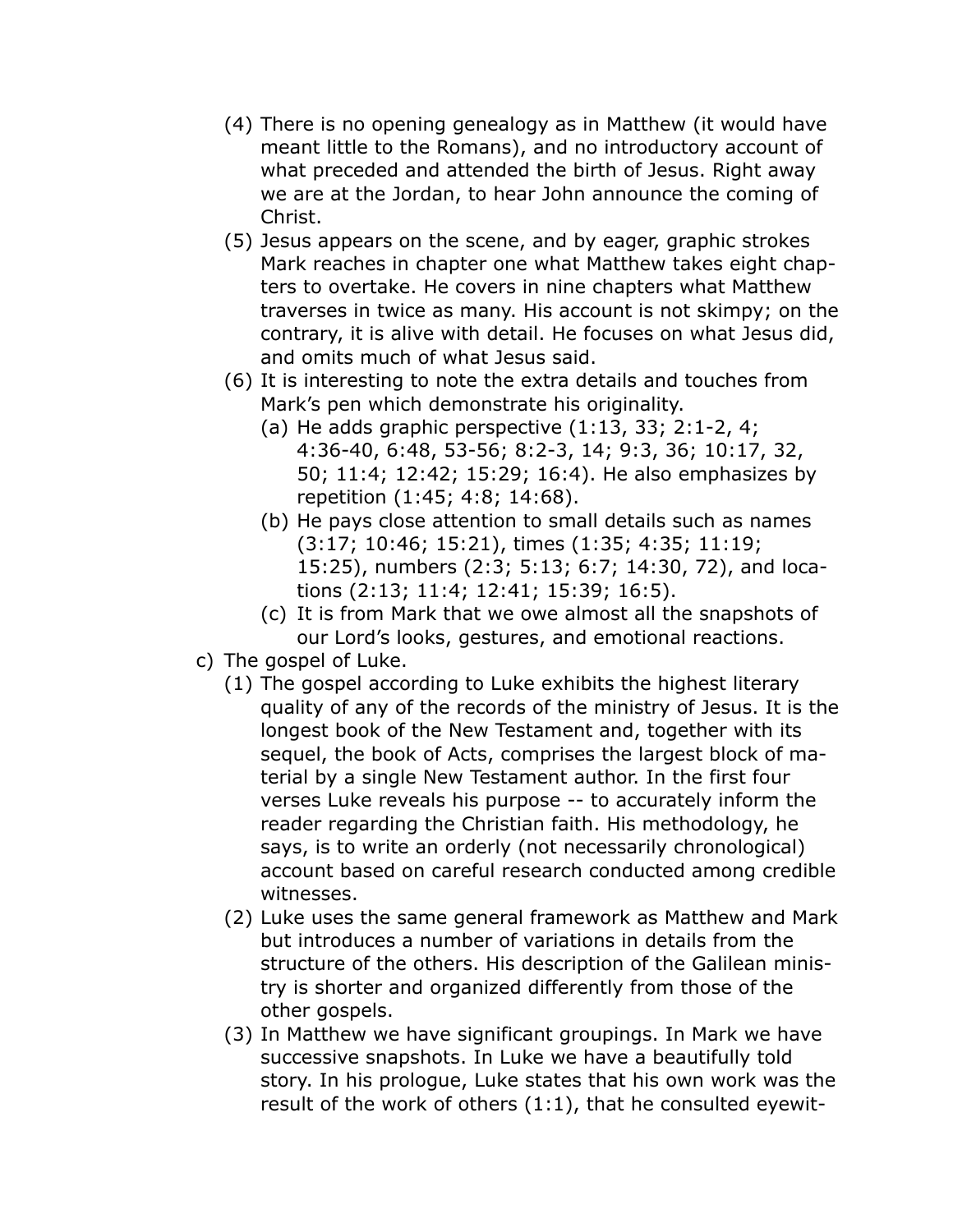nesses (1:2), and that he arranged the information (1:3) under the guidance of the Holy Spirit to instruct Theophilus in the historical reliability of the faith (1:4). This is a carefully researched and documented writing.

- (4) Luke's birth narrative includes information about the birth of John the Baptist, contains numerous details regarding the birth and early life of Jesus not found elsewhere and features the visit of the shepherds to see the baby. Luke's gospel also contains the longer account of appearances of the resurrected Jesus to His disciples. Luke locates the above in Judea. It is, however, within the context of Jesus' journey to and ministry in and around Judea just prior to His death that Luke's content and structure is most distinct.
- (5) Matthew and Mark devote relatively little space to this final journey. Luke makes it a section in which special emphasis is placed on the teachings of Jesus. Some material that Matthew locates in the Galilean ministry is included by Luke in this travel section (e.g., the Lord's prayer, Luke 11:1-4; cf. Matthew 6:9-13). Here also he introduces some material that shows a particular interest in presenting Jesus as a friend of the the disadvantaged. Such accounts as Jesus' encounters with the publican Zacchaeus (19:1-10) and with Mary and Martha (10:38-42), the healing of a woman with an infirmity (13:10-17), and the parables of the good Samaritan (10:29-37), the prodigal son (15:11-32), the rich man and Lazarus (16:19-31), the unjust judge (18:1-8), and the Pharisee and the publican (18:9-14) are examples.
- (6) Luke, evidently a cultured Greek addressing a Gentile of social rank, seeks to proclaim Jesus by weaving together material that will give an impression of His personality and a sample of a broad spectrum of His teachings. He emphasizes Jesus' humanitarian concern for the needs of despised and suffering individuals. More than any other New Testament writer, Luke seeks to show the interest of Jesus in all people, including non-Jews and shows Jesus' relevance for everyone. However, these and other features illustrate distinctions in emphasis rather than any real differences from the other gospels in understanding the essential content of the nature and work of Jesus.
- (7) When we examined Mark we found ourselves diverted from literary divisions, and instead focusing on vivid scenes and rapid transitions which were intended to hold the reader's mind. Luke is clearly arranged into parts or movements.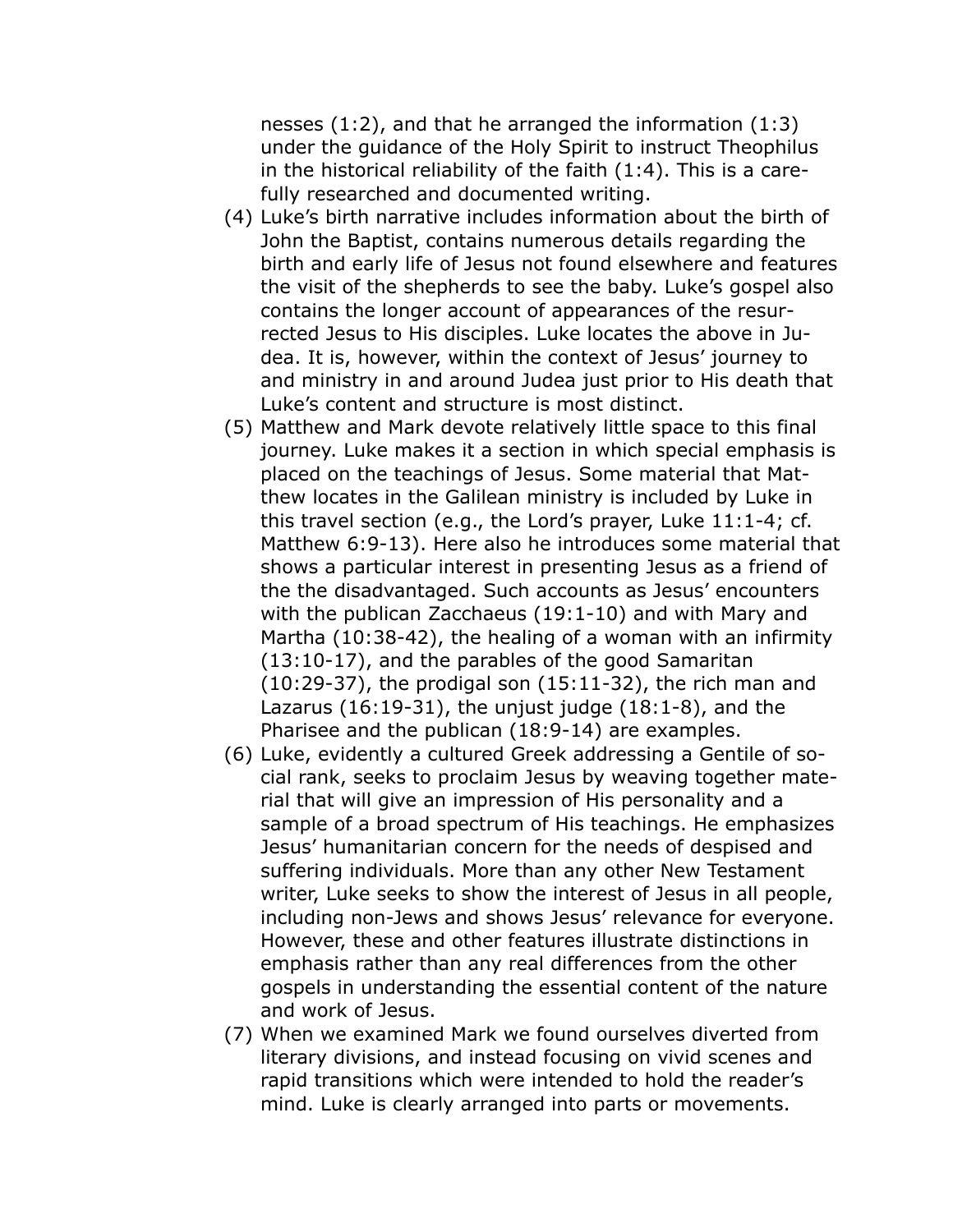- (8) The first section is the Lord's nativity narrative. It has no parallel in the other gospels. Mark and John tell nothing at all about our Lord's birth at Bethlehem. Matthew does, but he does not describe the levels of physical development as does Luke. Matthew's account is only a quarter the length of Luke's. The second section reports the Lord's work in Galilee, which is noticeably shorter than Matthew's or Mark's. The third section is the long chronicle of our Lord's journey to Jerusalem. In contrast with only two chapters in Matthew and one in Mark, it extends through no less than ten chapters in Luke, thereby forming the longest part of the gospel. The fourth and final part is comprised of Luke's recounting of the final tragedy and triumph in Jerusalem.
- (9) Though specifically dedicated to Theophilus (who apparently was a Gentile himself), the gospel is written for all Gentiles. Several lines of evidence point to this conclusion.
	- (a) Luke frequently explained Jewish localities (4:31; 8:26; 21:37; 23:51; 24:13). This would be unnecessary if he were writing to Jews.
	- (b) He traced Jesus' genealogy (3:23-38) all the way back to Adam (rather than to Abraham, as in Matthew's gospel). The implication is that Jesus was representing all mankind rather than just the Jewish nation.
	- (c) Luke referred to Roman emperors in designating the dates of Jesus' birth (2:1) and of John the Baptist's preaching (3:1).
	- (d) Luke used a number of words which would be more familiar to Gentile readers than the comparable Jewish terms found in Matthew's gospel.
	- (e) Luke used the Septuagint when quoting from the Old Testament. He has relatively few direct quotations, though the book is filled with allusions (cf. 2:23-24; 3:4-6; 4:4, 8, 10-12, 18-19; 7:27; 10:27; 18:20; 19:46; 20:17, 28, 37, 42-43; 22:37).
	- (f) Little is said about Jesus' fulfilling prophecies because that theme was not nearly so important to Gentile readers as it was to Jewish readers. Luke has only five direct references to fulfillment of prophecy and all but one (3:4) are found in the teaching of Jesus to Israel.
- D. The "synoptic problem".
	- 1. Source criticism.
		- a) Source criticism is the study of the use of written sources by the evangelists. It is the earliest form of criticism, and has been ap-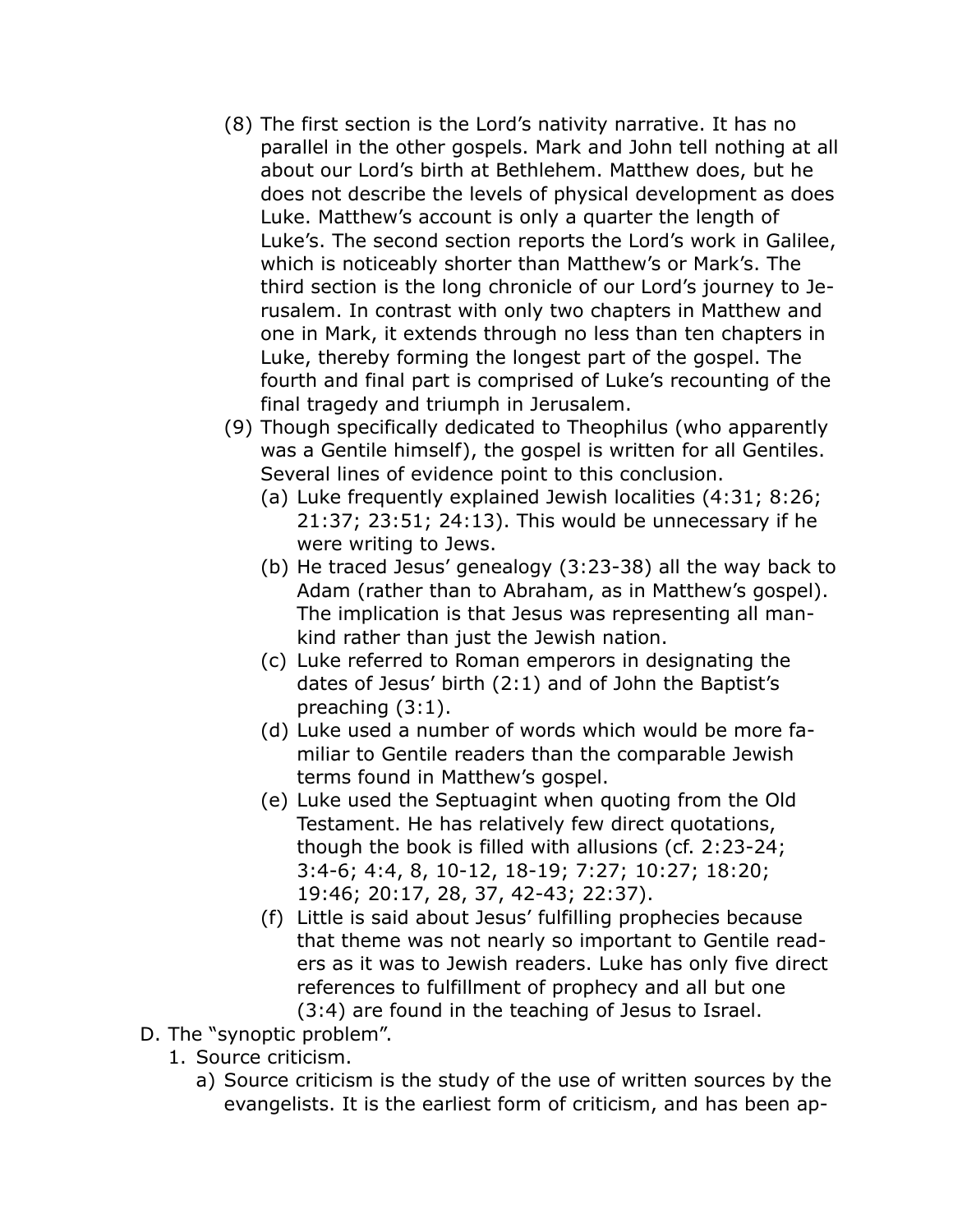plied particularly to the relationship of the synoptic gospels to each other.

- b) Scholars believe that Matthew, Mark, and Luke contain a common core of material. This material is almost always presented in the same sequence and includes rare terms and grammatical constructions.
- c) Scholars say that Matthew and Luke share an additional core of material, designated as "Q". "Q" comes from the German word "Quella" which means source, the first letter being used to designate the document. It is also called the "Logia" ("words" or "sayings") because of the supposition that it contained mainly the words of Jesus.
- d) Scholars note that substantial parts of Mark are reproduced or paralleled in Matthew (about 90%) and about half of Mark appears in Luke's gospel. Therefore, Matthew and Luke both appear to have used two sources: Mark and "Q." "Q" is the similar sections of Matthew and Luke which are not found in Mark.
- e) This theory essentially says that Matthew did not have enough intelligence as to be able to record facts in the life of Jesus which he saw and heard without copying from Mark who was not present.
- f) However, Luke deliberately declared that his document was based on first-hand interviews and eyewitnesses. He evidently never refers to the works of Matthew and Mark. Matthew was also an eyewitness. Other eyewitnesses abounded with whom Mark and Luke would be in immediate contact. What necessity would these writers have for written sources?
	- (1) If Luke copied from Mark and Matthew, why did he omit the thrilling scene when Jesus walked on the water, when he had just recorded, as did the others, the feeding of the 5,000?
	- (2) Moreover, there is strong evidence that Matthew wrote independently of Mark because Matthew omitted the healing of the one who had a speech impediment (Mark 7:31-37). Matthew and Luke are very different from Mark in the early sections. In the latter half of their narratives, they continually introduce new facts and sayings which the others do not record.
- g) Also, what would "oral tradition" know about the life of Christ that an inspired apostle did not know -- an apostle who was directly inspired as was Matthew to write his gospel? Everything that happened in the life of Christ could have been made known to the apostles and writers of the gospels by direct inspiration.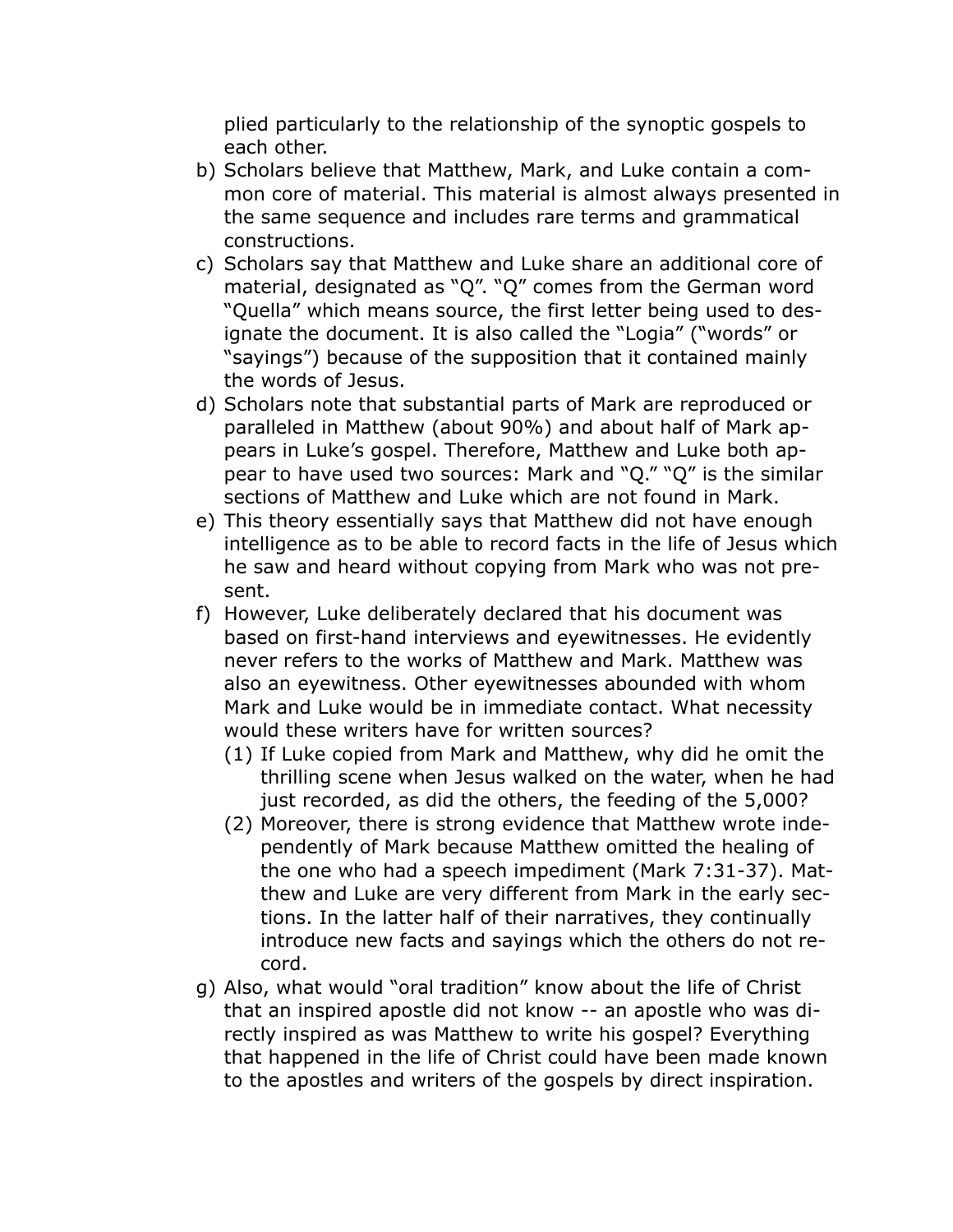- h) Repeated declarations that the theory is true are supposed to supply the lack of proof. Thus is the effort made to transmute theory into fact by mere repetition of theory.
- 2. Form criticism.
	- a) Form criticism was an escape from the responsibility of trying to prove the twofold basis for the two-source theory. A further problem is that the priority of Mark has never been proved.
		- (1) It has never been proved that the early Christian scholars were in error in affirming that Matthew wrote first, followed by Mark and then Luke, finally toward the close of the century in the reign of Domitian, John wrote his gospel. The theorists have never proved that Matthew copied from Mark.
		- (2) The fact of Matthew writing in Aramaic (from Papias) implies that Matthew's gospel was the first to be written. Matthew wrote while the Hebrew element was still strong in the early church.
	- b) Form critics assume that the gospels are composed of small independent units or episodes. These small single units were circulated independently. The critics teach that the units gradually took on the form of various types of folk literature, such as legends, tales, myths, and parables.
	- c) Form criticism operates on the principle that the materials of the written gospels can be divided into groups on the basis of differences in structure and form, and that these differences give us clues to the ways in which they developed in the pre-literary period.
	- d) This criticism proposes that the evangelists were not so much the writers as the editors of the four gospels. They took the small units and put them in an artificial framework to aid in preaching and teaching.
- 3. Redaction criticism.
	- a) This theory states that different copyists and commentators of the early biblical writings embellished and altered the biblical texts throughout early Jewish and Christian history to make them appear more miraculous, inspirational, or legitimate.
	- b) The purpose of these editorial insertions is an attempt to make explicit what the editor saw as the underlying spiritual message. The editor thus saw himself as simply making plain what he may have considered to be unclear.
	- c) Redaction critics tend to find insertions and clarifications in most passages in the Bible. A very famous example of "editorial work," to the redaction critic, is found in Mark 16:9-20.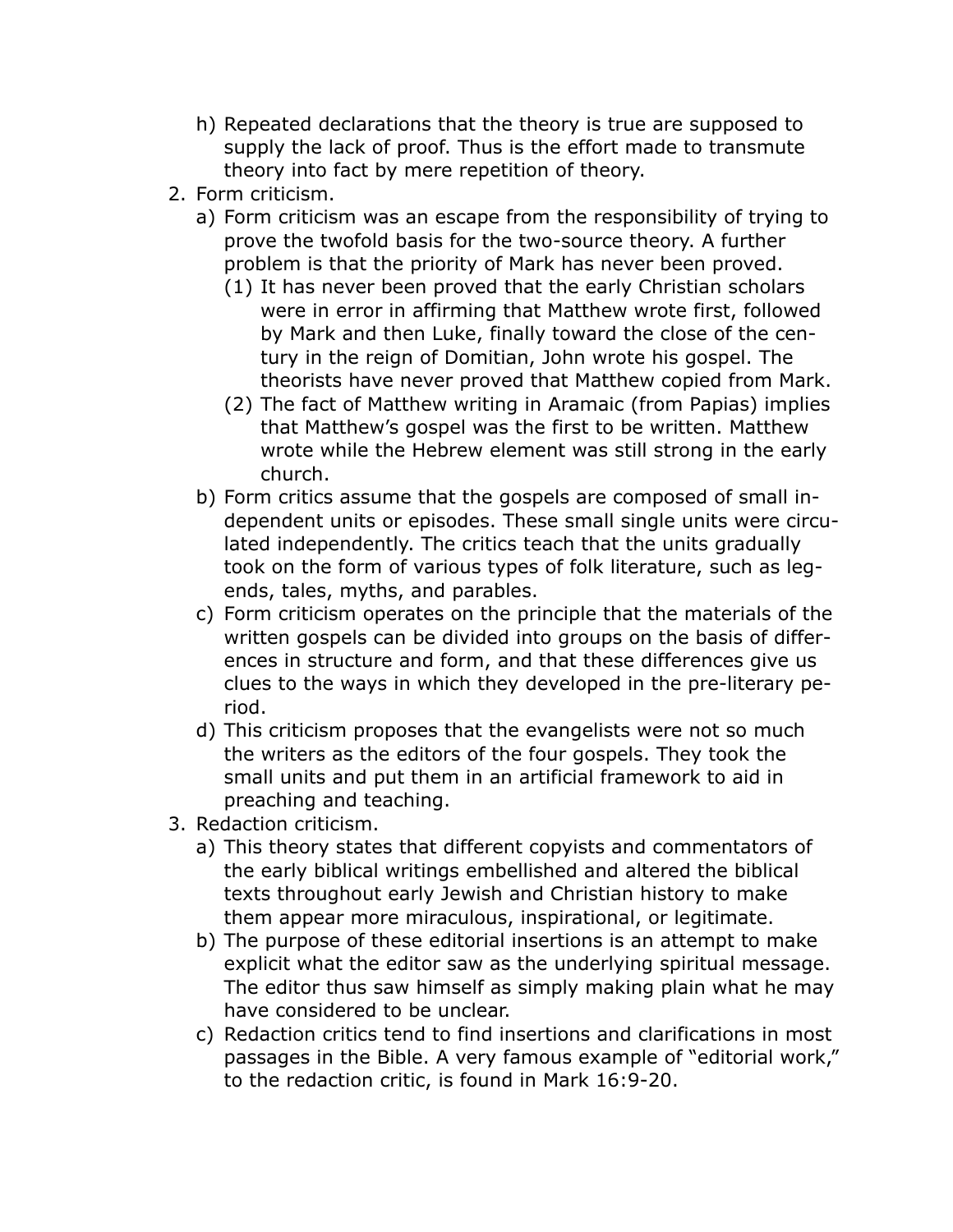- 4. After all the effort, scholars are still unable to offer a rational explanation of the similarities and differences of the gospels. The entire range of human speculation concerning the historical documents is covered by the critics with the exception of the one proposition that these documents might be precisely what they claim to be -- faithful firsthand history of actual events recorded by eyewitnesses or by men who had access to the eyewitnesses.
- 5. All three of these theories have no proof to back up their claims. It is interesting to note that over 150 years ago, skeptics were directing their whole attack to the proposition that the gospel narratives contradict one another hopelessly. Now they have swung to the opposite extreme and argue that they are so much alike that the writers must have copied from one another or from common sources.

#### IV. *The Gospel Of John*

- A. Since both the gospel of John and the three other gospels deal with narratives of the life of Jesus, the question of interrelationship naturally occurs. Matthew, Mark, and Luke distinctly resemble one another, not only in general subject and order of narrative but also in many instances of extended teaching. The text of John, on the other hand, differs radically in its form and content from the other gospels.
- B. The gospel of John is a narrative composed of various individual scenes from the work of Jesus; it is not a complete biography. The chronological gaps leave an impression of incompleteness for those expecting a complete chronicle of Jesus' work. Because the gospel has a specific purpose, it utilizes only the episodes that will best illustrate its presentation of Jesus as the object of faith.
- C. Matthew, Mark, and Luke revealed the seven peak events of Jesus: birth, baptism, temptation, transfiguration, crucifixion, resurrection, and ascension. They are a presentation of Jesus; John is an interpretation of Jesus, and therefore is markedly different. The first three show us Jesus outwardly; the fourth gospel interprets Him inwardly. The first three emphasis the human aspects; the fourth unveils the divine. The other three gospels are mainly occupied with His Galilean ministry; this one is almost completely devoted to His Judean ministry. The other three are purely factual, while John is also doctrinal. The other three begin with a human genealogy and a fulfillment of Jewish prophecy; John begins with a direct revelation of what was eternal. As a result, over 90% of the content of John does not occur in the other four gospels.
- D. This gospel was probably written at a time when the church was composed of second and third generation Christians who needed more detailed instruction about Jesus and new defenses for the apologetic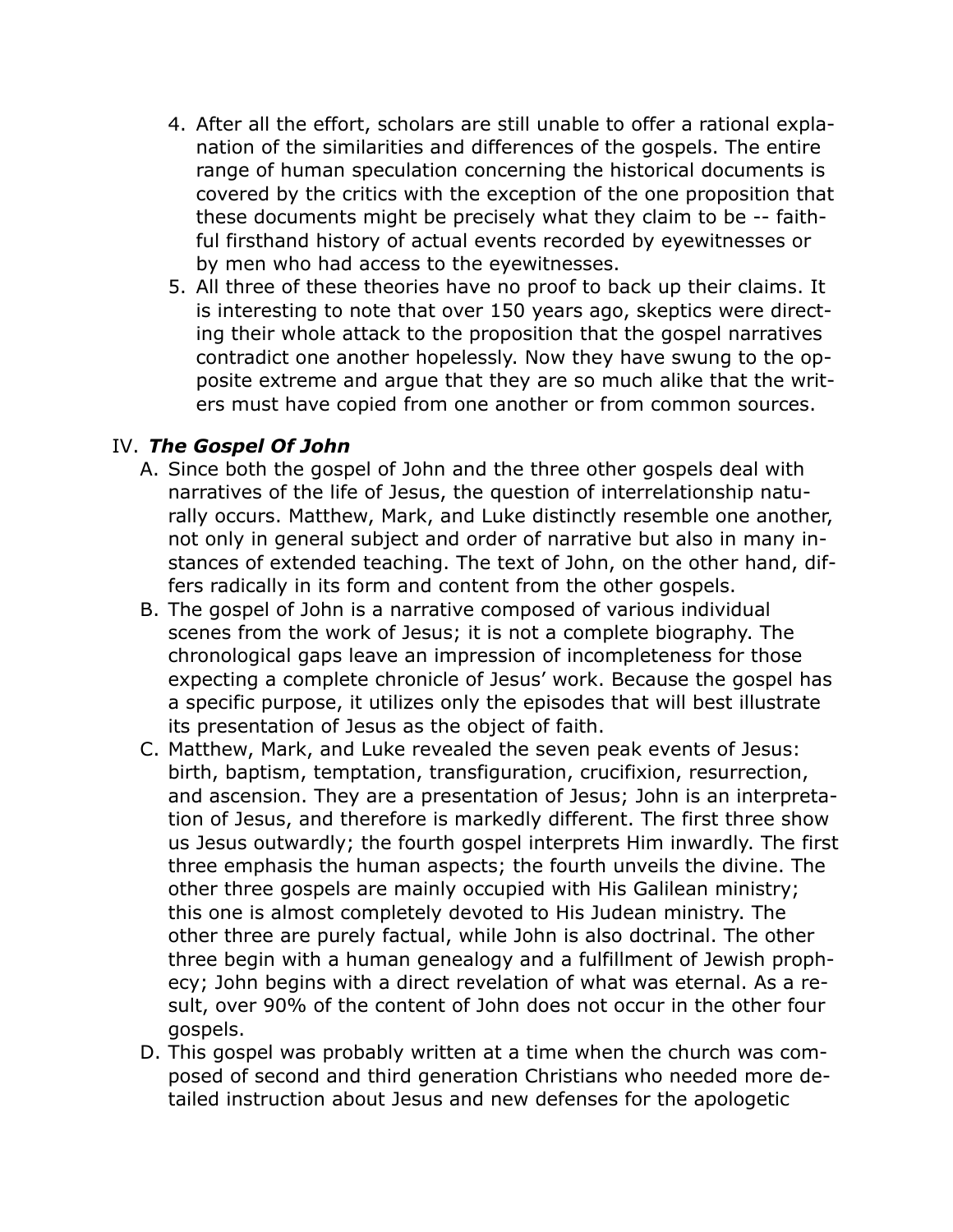problems raised by apostasy within the church and growing opposition outside. The understanding of the person of Christ that had depended on the testimony of His contemporaries was becoming a problem. Doctrinal variations had begun to appear, and some of the assertions of the basic Christian truths had been challenged. A new presentation was necessary to meet the questions of the changing times (20:31). The gospel of John is, therefore, a deeper examination of God and in some respects more universal than Matthew, Mark, and Luke. While it is not necessarily less Jewish, it has a wider appeal to the growing church and to an enlarging Gentile population than the others.

- E. This gospel contains little information about general historical events. It does refer to the ministry of John the Baptist (1:19-37; 3:22-36; 4:1); Herod's rebuilding of the temple (2:20); the high priesthood of Annas and Caiaphas (18:13-14); and the person of Pontius Pilate (18:28-19:16, 38), prefect of Judea. The Roman domination of Palestine is implied and there is almost no direct allusion to current political affairs and no mention of the church by name. John seems to be concerned less with time than with eternity.
- F. With respect to its general order, the gospel of John parallels the others. On the other hand, John the Baptist's introduction of Jesus to His disciples is highlighted rather than His general preaching of repentance. Jesus' initial contact with the disciples is quite different from the calling of the first four disciples as reported elsewhere. The discourses of Jesus in John are mainly concerned with the nature of God rather than ethical and practical instructions, as in the sermon on the mount. Only seven miracles are recounted, and of these, only two duplicate those of Matthew, Mark and Luke (the feeding of the 5,000 and Jesus walking on the water). The chronological order is different in some places. The events of the last supper, the betrayal, the hearing before Pilate, and the crucifixion are reported quite differently from the other three gospels; and the resurrection account has only slight resemblance to Matthew, Mark, and Luke.
- G. John wrote as a first-hand witness making a special presentation of Jesus. John possessed knowledge of many facts of Jesus' life mentioned in Matthew, Mark, and Luke, but he also knew much they did not record. He utilized this material in a different way and shaped it for a different purpose.
- H. At the same time, there is a sense in which the fourth gospel complements the other three. It often seems to begin its narrative at a point where the others have stopped or to assume a knowledge they would supply. For example, in the account of the last supper John tells how the disciples reclined for the meal without the customary footwashing as they entered the room and how Jesus Himself felt obligated to sup-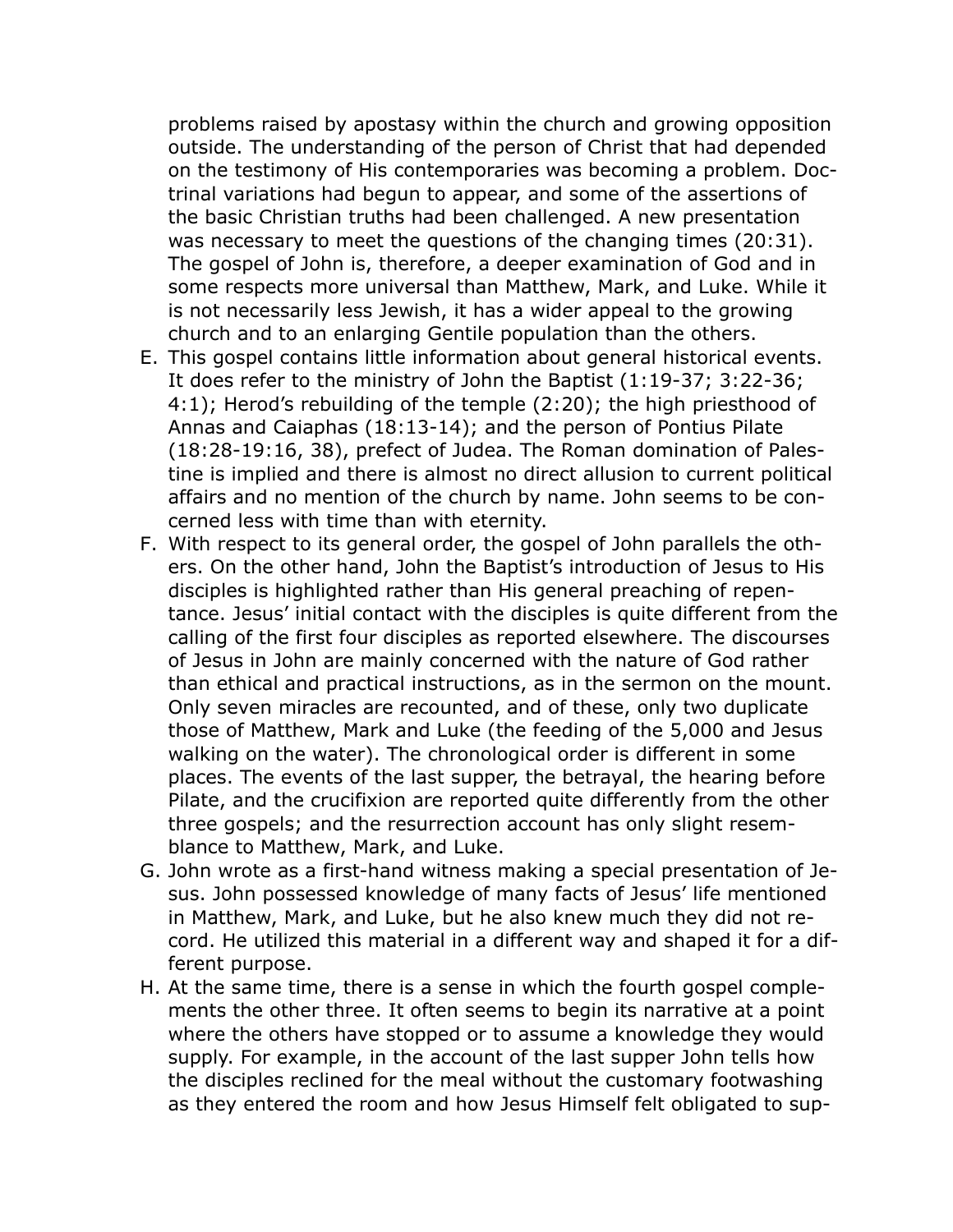ply the lack of service (John 13:2-14). Luke tells us how on that occasion the disciples were bickering with one another for the highest place in the coming kingdom (Luke 22:24). If their attitude toward one another was a rivalry for the best position in the coming kingdom of Jesus, it explains why no one was ready to wash the feet of the others.

- I. One marked feature of John's gospel is the partiality to personal interviews. Matthew, Mark, and Luke emphasize Jesus' public ministry as He talked to the crowds, though they do lay considerable emphasis on the training of the disciples. While John does on several occasions say that many believed in Him in response to His public actions or appeals (2:23; 4:39; 7:31; 8:30; 10:42; 11:45; 12:11, 42), it records fewer of His general discourses. The personal interviews are distributed through the earlier part of the gospel: Nicodemus in Jerusalem (3:1-15), the woman of Samaria (4:1-26), the nobleman of Cana  $(4:43-53)$ , the paralytic in Jerusalem  $(5:1-15)$ , the blind man  $(9:1-38)$ and Mary and Martha in Bethany (11:17-40). These interviews represent different classes of society, occur at different times during Jesus' career, and have different occasions followed by varying appeals. All of them, however, whether implicitly or explicitly, illustrate the nature and consequences of belief. All of the interviews depict Jesus' personal concern for people.
- J. The general interviews with groups are similar in content and teaching. In time and place they approximately parallel the individual interviews. "Many" listened to Him in Jerusalem (2:23); "many of the Samaritans" received Him willingly after His conversation with the woman (4:39); a crowd gathered to hear Him in Capernaum after the feeding of the 5,000 (6:24-40; cf. 12:12, 17, 29-36). Likewise, John gives a great deal of attention to Jesus' personal ministry to the disciples: Andrew (1:40; 6:8), Peter (1:42; 6:68; et al.), Philip (1:43-44; 6:5; et al.), Nathanael (1:47-51; 21:2), Thomas (11:16; 14:5; 20:26-29) and Judas Iscariot (12:4-8; 13:26-30).
- K. John also records discussions with hostile persons. At least six conflicts with "the Jews" are mentioned (2:18-20; 5:16-47; 6:41-59; 7:15-44; 8:31-58; 10:22-39). The title "the Jews" apparently is not given only for the purpose of distinguishing their nationality from Samaritans or Gentiles but to identify Jesus' opponents (i.e., the Jewish leadership; cf. 7:13; 9:22; 20:19). Each of these instances indicates the progress of unbelief that leads to the climax of the cross. The interview with Pilate is the only instance of a hostile individual confrontation in this gospel, and Pilate's hostility is due more to his political dilemma than to personal hatred.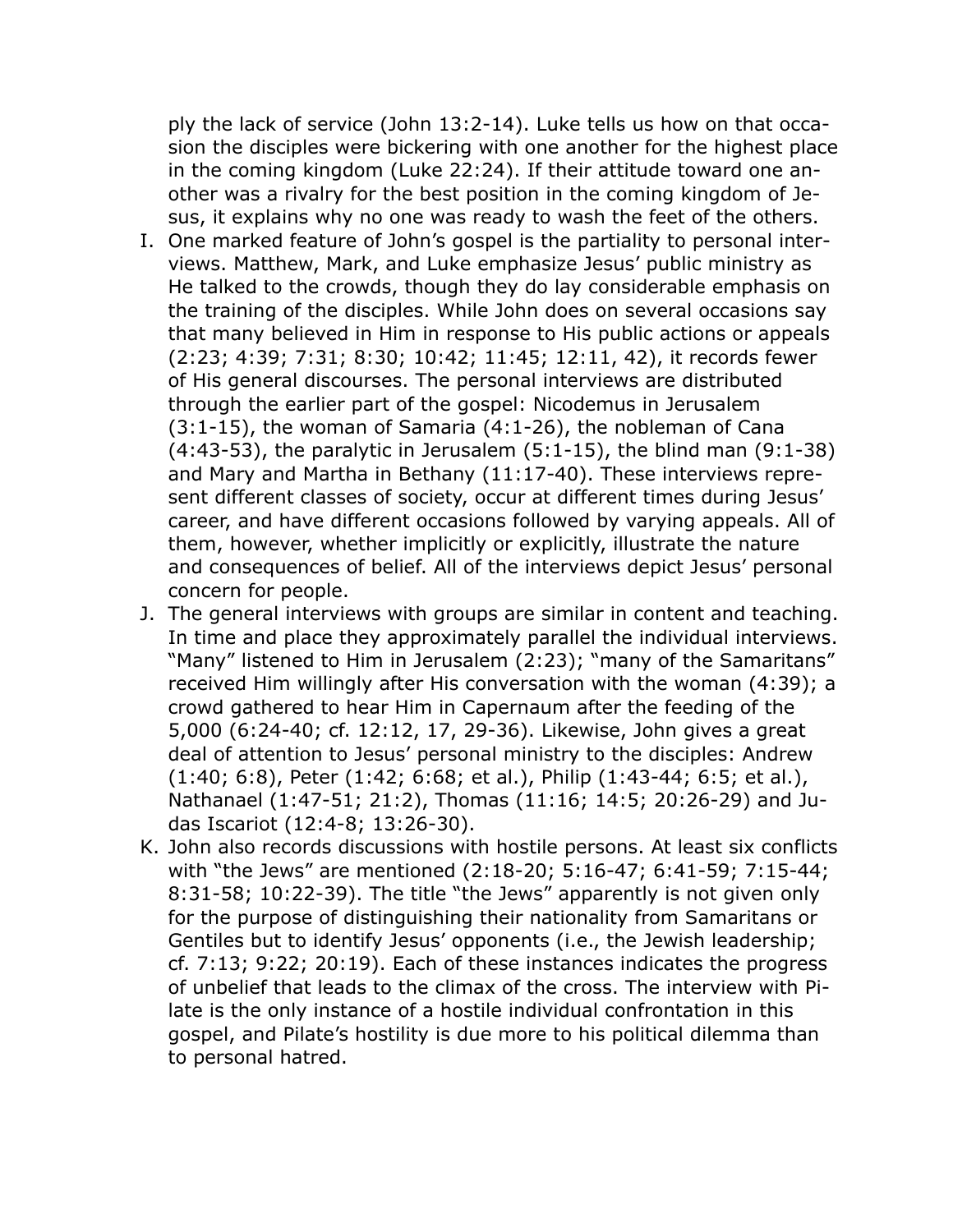- L. The chronological framework of the gospel is loose.
	- 1. The segment from 1:19 to 2:11 represents the consecutive events of a few days, which are marked well by the phrase "the next day" (1:29, 35, 43), or some related expression. The major divisions of action following the initial miracle in chapter 2 are indicated by the occurrences of feasts (2:13; 5:1; 6:4; 7:2, 14; 10:22; 12:1).
	- 2. Furthermore, reconciling John with Matthew, Mark, and Luke can be difficult. Between Matthew 4:11-12, Mark 1:13-14, and Luke 4:13-14 is the first five chapters of John. Between John 5-6, most of the Galilee circuit, which takes up considerable space in the Synoptists, should be inserted. Finally, there is a gap of several months between John 10:21-22. At this point, He returned to Galilee and then finally left as per Matthew 19:1 and Mark 10:1. He went no further than Perea and Judea, and His next visit to Jerusalem was for the entry into the city during His final week.

#### V. *Authorship And Date*

- A. Authorship.
	- 1. Matthew, who was surnamed Levi (Mark 2:14), was a Jewish tax collector for the Roman government (Matthew 9:9). Because he collaborated with the Romans, who were hated by the Jews as overlords of their country, Matthew was despised by fellow Jews. Nevertheless, he responded to Christ's call to follow Him. After the account of the banquet he gave for his colleagues so they too could meet Jesus, he is not mentioned again except in the list of the apostles (Matthew 10:3; Acts 1:13). Tradition says that he preached in Palestine for a dozen years after the resurrection of Christ and then went to other lands.
	- 2. John Mark was the son of Mary, a woman of wealth and position in Jerusalem (Acts 12:12). Barnabas was his cousin (Colossians 4:10). Mark was a close friend (and possibly a convert) of the apostle Peter (1 Peter 5:13). It is thought that he was at the arrest of Jesus (Mark 14:51-52). He had the rare privilege of accompanying Paul and Barnabas on the first preaching trip but failed to stay with them through the entire trip. Because of this, Paul refused to take him on the second trip, so he went with Barnabas to Cyprus (Acts 15:38-40). About a dozen years later he was again with Paul (Colossians 4:10; Philemon 24), and just before Paul's execution he was sent for by the apostle (2 Timothy 4:11).
	- 3. Luke, the "beloved physician" (Colossians 4:14), close friend and companion of Paul (cp. Acts 16:10; 20:6; 27:1-"we" sections), was probably the only Gentile author of any part of the New Testament. We know nothing about his early life or conversion except that he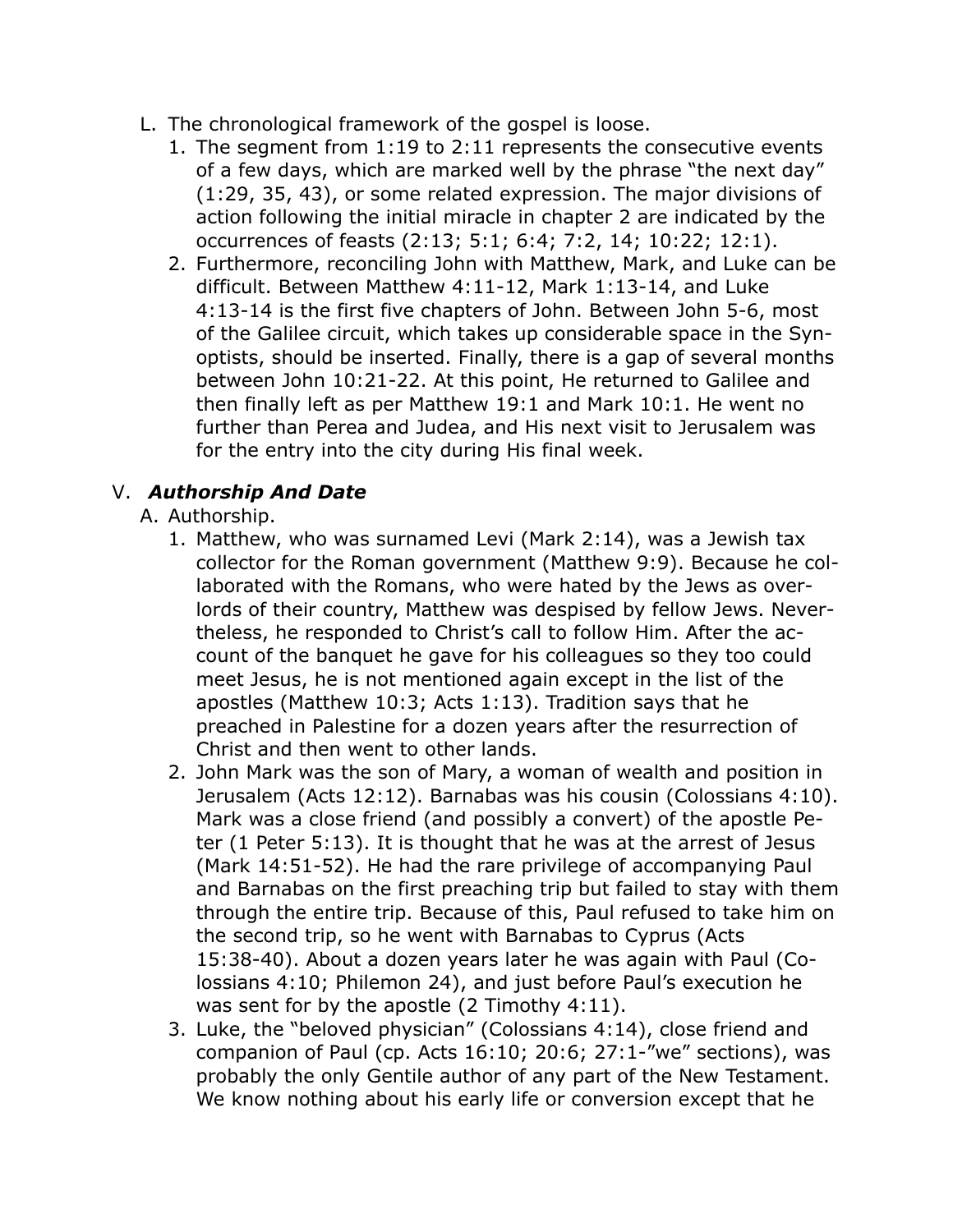was not an eyewitness of the life of Jesus (Luke 1:2). Though a physician by profession, he was primarily an evangelist, writing this gospel and the book of Acts and accompanying Paul in his preaching work. He was with Paul at the time of his death (2 Timothy 4:11), but of his later life we have no certain information.

- 4. The writer of the fourth gospel is identified in the book only as "the disciple whom Jesus loved" (21:20, 24). He obviously was a Palestinian Jew (John 1:44, 46; 5:2; 7:37-39; 18:28) who was an eyewitness of the events of Christ's life (John 2:6; 13:26; 21:8, 11). Eliminating the other disciples that belonged to the "inner circle," one concludes that John was the author. John the apostle was the son of Zebedee and Salome and was the younger brother of James. He was a Galilean who apparently came from a fairly well-to-do home (Mark 15:40-41) and was known as a "son of thunder" (Mark 3:17). He played a leading role in the work of the early church in Jerusalem (Acts 3:1; 8:14; Galatians 2:9). Later he went to Ephesus and for an unknown reason was exiled to Patmos (Revelation 1:9).
- B. Date.
	- 1. A careful reading of Matthew, Mark, and Luke suggests they were written well before the fall of Jerusalem. For example, Matthew records more warnings against Sadducees than all other New Testament writers combined; but after A.D. 70 the Sadducees no longer existed as a center of authority. This argues for a pre-70 date for this book. Most scholars believe he wrote his gospel first, perhaps in the 50s. Mark says nothing at all of the Jewish War (A.D. 66-70), which was climaxed by the destruction of Jerusalem. Evidence within the gospel seems to support a date for the gospel after Peter's death in A.D. 64. Since the conclusion of Acts shows Paul in Rome, and since the gospel of Luke was written before Acts (Acts 1:1), Luke's gospel was probably written about A.D. 60, possibly in Caesarea during Paul's two-year imprisonment (Acts 24:27).
	- 2. John was probably completed by A.D. 90. A date before the end of the first century is likely since the discovery of the John Rylands fragment shows that the gospel was being copied in Egypt by 125- 150. A date after the temple's destruction in 70 is also likely. Earlier there were various Jewish groups in Palestine -- Pharisees, Sadducees, Essenes, Zealots, Herodians -- but after 70 the Pharisees became dominant and other groups faded. The way John alternately refers to "the Pharisees" and "the Jews" suggests that he wrote when other groups were no longer a factor. References to formal procedures for putting Christians out of the synagogue (9:22) and the contrasts between Jesus' followers and the Jews (vs. 28) are